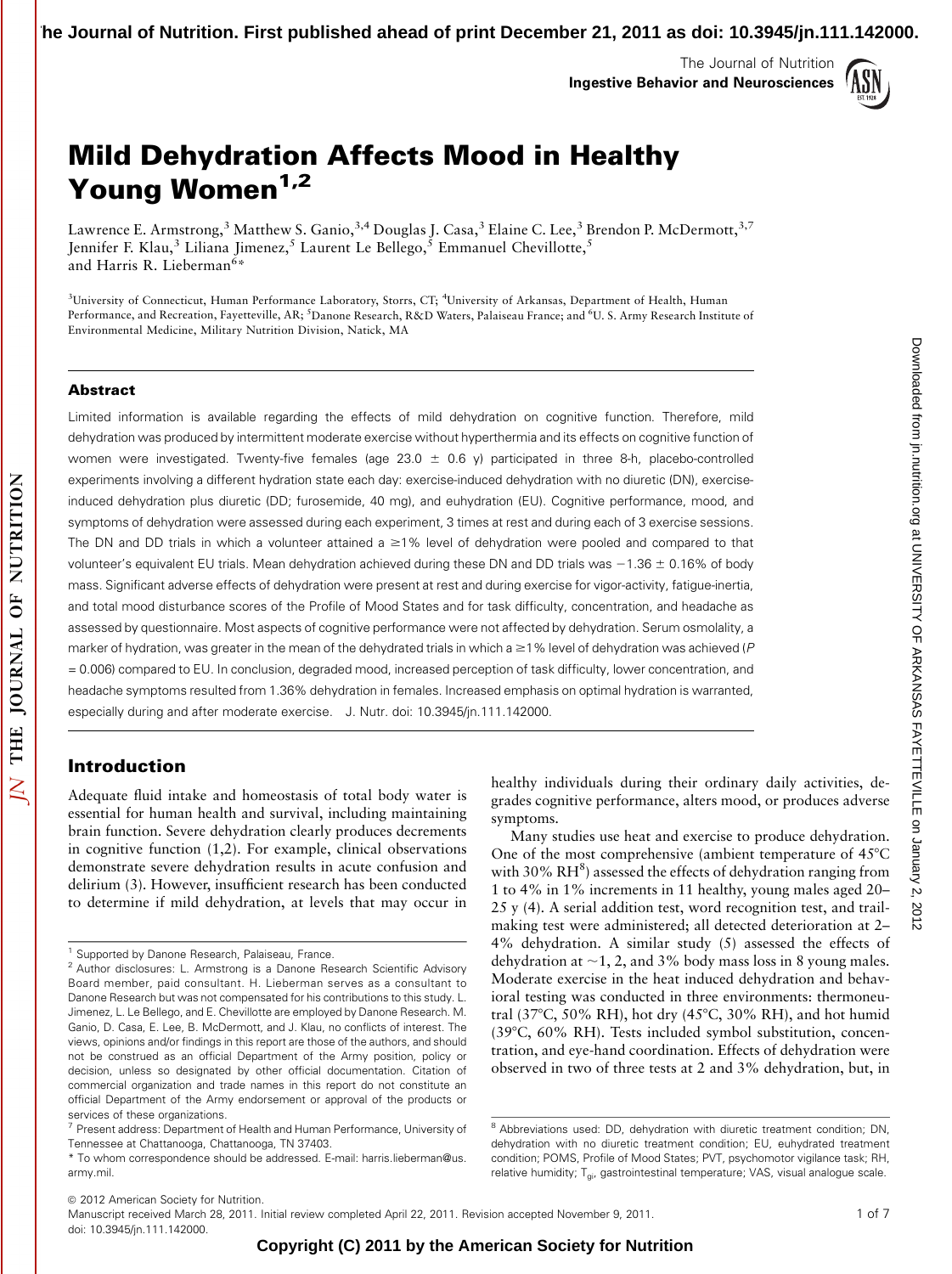the symbol substitution test, effects were observed only at 3% dehydration ( $P < 0.05$ ). Other studies assessed information processing during simulated sporting events with similar outcomes (6–8); dehydration (from  $-1$  to  $-4\%$  body mass) impaired mood, choice reaction time, and vigilance. Collectively, these studies provide insight into the effects of mild-tomoderate dehydration on cognitive performance but not a clear indication of which aspects of cognitive performance are most affected by dehydration or its effects on mood, perceived effort, or symptoms. Furthermore, the high levels of heat used to induce dehydration may have interacted with dehydration to exacerbate degradation of cognitive performance (1).

The present investigation used a battery of tests of cognitive performance, mood, perceived exertion, and symptoms sensitive to various environmental and nutritional factors, including mild dehydration (9–11). To avoid confounding effects of high heat exposure, mild dehydration was induced by moderate exercise in a moderately warm environment (mean  $\pm$  SD, 27.6  $\pm$  0.8°C). Physiological variables associated with hydration state were also assessed. Volunteers were healthy, young females.

A problem with previous work in this area is the difficulty designing a double-blind study of dehydration (1). Therefore, this study disguised the treatment conditions from volunteers and investigators responsible for testing by using several procedures. Inclusion of a positive control condition, dehydration induced by combination of a diuretic and exercise, disguised the experimental conditions, because in one of two dehydration experiments, volunteers lost substantial fluid in urine. To further blind the experimental conditions, a pill (either diuretic or placebo) was administered prior to every experiment and some fluid, with the volume disguised, was consumed. We hypothesized mild dehydration would primarily affect mood and symptoms of dehydration and have modest effects on cognitive function.

## **Methods**

NUTRITION

JOURNAL OF

THE

 $\overline{\Delta}$ 

Participants. Twenty-five females (age, 23.0  $\pm$  0.6 y; body mass, 63.0  $\pm$ 10.3 kg) attended an informational briefing and gave informed voluntary consent to participate in this study, which was approved by the University of Connecticut Institutional Review Board for Human Studies. The women were selected from 30 volunteers. Any woman who consumed an extreme diet, had evidence of disordered eating, was taking medications that altered fluid-electrolyte balance, was restricting caloric intake, or had a chronic disease (e.g., renal dysfunction) was excluded from participation. Use of oral contraceptives for at least three consecutive months prior to this investigation was an inclusion criterion. Test participants were physically fit (i.e., could complete three walking exercise sessions/d) but were neither highly trained nor totally sedentary. Prior to this investigation, most participated in 30–60 min of exercise on 2–4 d/wk. All participants spoke English as their primary language.

Experimental design. In this crossover study, women participated in 3 day-long laboratory experiments: 1) exercise-induced dehydration plus placebo capsule containing no diuretic (DN); 2) exercise-induced dehydration plus a diuretic capsule (DD); and 3) euhydration plus placebo capsule (EU). The order of assignment to each of the experiments was randomized. All experiments involved an identical exercise regimen, described below. A third party, not involved in data collection, randomized and counterbalanced the order of experiments. Test participants as well as investigators in the environmental chamber were unaware of the treatments, but an investigator who monitored water administration was not. The 3 experiments were conducted  $\sim$ 28 d apart during the 7-d placebo phase of each woman's oral contraceptive schedule. Prior to each experiment, participants presented their empty oral contraceptive pill packs to a female investigator to verify they were

in the placebo phase of their contraceptive schedule. Because experiments were separated by 28 d to control for the menstrual cycle, males were not tested in this study. However, a separate study of males was conducted using a similar protocol during a different period of time.

Procedures. To become familiar with study procedures, each participant visited the laboratory for 3–5 preliminary sessions to practice cognitive tests and behavioral testing on a desktop computer while sitting at a workstation and a laptop computer while walking on a treadmill. When a woman's cognitive performance reached an asymptote on 2 consecutive days, she could participate in experiments.

Participants were instructed regarding adequate fluid intake and sleep prior to each experiment and refrained from consuming caffeine and alcohol for 12 h prior to each. To ensure all participants began each experiment in a euhydrated state, they consumed 240 mL of supplemental mineral water (i.e., above their usual/habitual water intake) on the night before testing and 240 mL of mineral water upon waking on the morning of testing. This was supplied as Volvic Natural Mineral Water (Danone), which contained the following dissolved substances (mg/L): calcium, 10; chloride, 8; bicarbonate, 65; magnesium, 6; nitrate, 1; potassium, 6; silica, 30; sodium, 9; and sulfates, 7 (109 mg/L of total dissolved solids). The mineral water also was consumed with a standardized breakfast and during the experiments (see below). Further, participants consumed the same meals for 24 h prior to each experiment to reduce the effects of variation in nutritional intake on outcome variables. The foods and beverages consumed prior to the first experiment (i.e., self-selected by each participant) were duplicated for the second and third experiments. Compliance was verified with dietary records of all food and beverages consumed during the 24 h before each experiment.

On the morning of each experiment, participants reported to the laboratory at 0800 or 0900 h and, after a blood sample was collected, consumed one capsule under the supervision of an investigator. Capsules were prepared by a licensed pharmacist (Compounded Solutions in Pharmacy), were identical in appearance, and contained either a diuretic (40 mg furosemide; Lasix) or placebo. Volunteers reported at two different times so testing could be staggered (times provided in the text are for women starting at 0800 h). Participants rested quietly in an anteroom adjacent to the testing rooms and consumed no food until 1000 h when a standardized breakfast was provided; it contained  $\sim$ 700 kcal  $(2929 \text{ kJ}^9)$  + 174 mL mineral water. They also consumed two small food bars as snacks [210 kcal (879 kJ)/feeding] immediately after the first (1350 h) and second (1550 h) cognitive test batteries. A blood sample was also collected at 1750 h.

At 1200, 1400, and 1600 h, participants entered the environmental chamber and began 40 min of dehydrating exercise (described below) then rested for 20 min. Participants began identical cognitive test batteries at 1300, 1500, and 1700 h. In the DN and DD experiments, the women consumed no water to replace water loss in urine or sweat, except for 50 mL after completing the first and second cognitive test batteries, to wet their palates and disguise the experimental condition. Procedures in the EU experiment were identical to the DN and DD experiments except fluid lost in urine and sweat was replaced by consuming an equal volume of mineral water during and after each exercise bout based on the individual's loss during that session. Ambient laboratory environmental conditions were controlled and monitored. In the anteroom outside the environmental chamber and in the cognitive testing room, air temperature was maintained at 23.0°C. Fluid lost in urine during the experiment was assessed by collecting each woman's total urine output. Sweat loss was calculated as the difference in body mass, corrected for urine production and fluid intake.

Exercise dehydration protocol. Participants performed 40 min of treadmill walking (5.6 km/h, 5% grade) in a moderate-warm environment to produce body mass loss without inducing hyperthermia. Inside the environmental chamber, where dehydrating exercise sessions were conducted, the air temperature was 27.6  $\pm$  0.8°C, the RH was 49.4  $\pm$ 

 $9$  1 kcal = 4.184 kJ.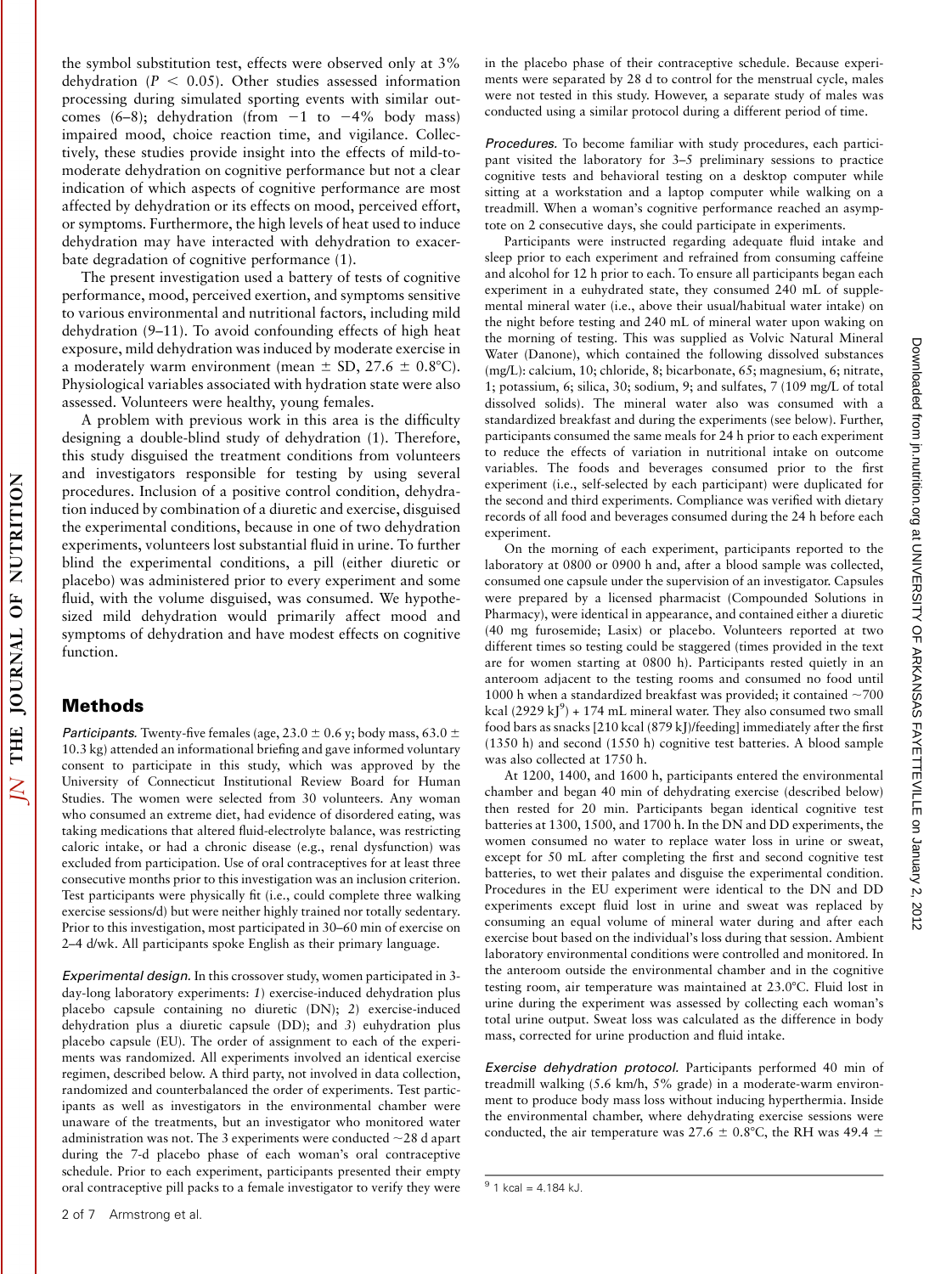6.9%, and the wind speed was 3.5 m/s as provided by a floor fan. Body mass was measured  $(\pm 50 \text{ g})$  every 13 min during exercise when participants briefly stepped off the treadmill onto a floor scale (Healthometer model 349KLX). Heart rate was measured every 10 min with a chest cardiotachometer (model S150, Polar Instruments). The  $T_{gi}$  was measured every 10 min of exercise by using an ingestible temperature sensor (CorTemp, HQ). On the morning of each experiment, each participant swallowed the sensor upon arrival to the laboratory. After every exercise session, participants left the environmental chamber, moved to a comfortable room (23.0°C, dimly lit, quiet), dried their skin and hair with a towel, and rested on a chair for 20 min.

The rating of perceived exertion scale [6–20 point scale (12)] was administered at 40 min of exercise; the extreme options on this scale were "very, very light" and "very, very hard." At the same time, a perceived leg muscle pain intensity rating was obtained from each woman (13). This scale ranged from 0 ("no pain at all") to 10 ("extremely intense pain, almost unbearable") and offered one unnumbered rating option beyond 10 ("unbearable pain").

To disguise the experimental condition, participants were unaware of their body mass, urine volume, and ingested fluid volume during experiments. This was accomplished by obscuring the body mass scale dial, collecting urine in individual aliquots and removing these samples from the room before placement in the urine collection container, and by providing mineral water in opaque, covered containers. In spite of these efforts, differences in urine flow between conditions may have been detectable by the women. However, upon completion of all testing, volunteers were not able to distinguish between the hydrated and dehydrated experiments.

Physiological variables at rest. A urine sample was collected shortly after participants arrived at the laboratory (0800 h) for evaluation of urine specific gravity via a hand-held refractometer. Immediately preceding the final cognitive test battery, the  $T_{gi}$  was recorded at rest (see previous section). A blood sample was collected when participants arrived at the laboratory (0800 h) and after the third cognitive test battery (1700 h). Osmolality was measured in both samples; lactate, glucose, and cortisol were measured in the 1700-h sample. Osmolality was measured in duplicate using a freezing-point depression osmometer (model 3250, Advanced Instruments). Lactate and glucose were analyzed (YSI 2300 Stat Plus) in duplicate using an automated enzymatic technique. Cortisol was analyzed using a competitive cortisol enzyme immunoassay technique (ELISA, DSL-10–2000; Diagnostic Systems Laboratories).

Cognitive test battery. Behavioral tasks were selected that assessed a broad spectrum of cognitive functions, from simple abilities to complex skills, including vigilance, reaction time, learning, working memory, and logical reasoning. Mood states and symptoms were also assessed. Testing was conducted 20 min after completing each exercise session in a quiet, dimly lit room (23.0°C) and took 45–50 min to complete. Computerized tasks (NTT Systems; Cognitive Test Software, version 1.2.4) were administered in the same order during each experiment.

Cognitive testing at rest. Testing at rest was conducted using desktop computer systems running the Windows operating system. Visual stimuli were presented on 49-cm (diagonal) LCD monitors (Acer model A1716F). Participant responses were input using keyboards (Razer Tarantul, model RZ03–00070100-R2U1) that recorded responses with a 1-ms response latency.

Scanning visual vigilance task. This test is sensitive to a wide variety of environmental conditions, nutritional factors, sleep loss, and very low doses of hypnotic drugs and stimulants (14,15). The participant continuously scans a computer screen to detect the occurrence of stimuli that are infrequent and difficult to detect. The volunteer detects a faint stimulus that appears randomly on a computer screen, approximately once per minute, then presses the space bar on the keyboard as rapidly as possible. The computer records whether or not a stimulus is detected and the response time (in milliseconds). Responses made  $>2$  s after a stimulus was presented were recorded as false alarms. During the

preliminary practice sessions, each volunteer's performance was adjusted to a criterion of ~60% correct detections.

PVT. This is a test of simple visual reaction time (16). A series of stimuli are presented at random intervals on a screen and the participant responds as rapidly as possible when a stimulus appears. Reaction time, false alarms, and number of lapses (long duration responses) are recorded. The test requires sustained attention and responses, performed by pressing a button in a timely manner, in response to a randomly appearing stimulus on the computer screen. This is the only portion of the cognitive test battery that was administered during treadmill exercise.

Four-choice visual reaction time test. Choice reaction time tasks are sensitive to the effects of nutritional factors on cognitive performance (10,17–19). Volunteers are presented with a series of visual stimuli at one of four different spatial locations on a computer screen. They indicate the correct spatial location of each stimulus by pressing one of four adjacent keys on the computer keyboard. Correct responses, incorrect responses, response latency, premature errors, and time-out errors (i.e., response latency  $> 1$  s) are recorded for each test administration.

Matching to sample test. This test assesses short-term spatial memory (working memory) and pattern recognition skills (17,20). The volunteer is presented with a matrix of a red and green checkerboard on a color screen. The matrix appears on the screen for 4 s, then is removed during a variable delay involving a blank screen. After the delay, two matrices are presented on the screen: the original sample matrix and a second matrix that differs slightly (i.e., the color sequence of two of the squares is reversed). The volunteer selects the comparison matrix by touching keys that match the original sample matrix. The task lasts ~5 min. If a response is not made within 15 s, a time-out error is recorded. Correct responses and the response time to choose a matrix also are recorded.

Repeated acquisition test. This test assesses learning and short-term memory (17). The volunteer is required to learn a sequence of 12 key presses on the four arrow keys of a computer; this task requires ~10 min. The outline of a rectangle is presented on the screen at the beginning of a test. Each correct response fills in a portion of the rectangle with a solid yellow color, from left to right. Each incorrect response blanks the screen for 0.5 s. When the screen returns, the volunteer is at the same point in the sequence as before the incorrect response. The volunteer has to learn the correct sequence by trial and error. When a sequence is correctly completed, the rectangle fills, the screen blanks, and another empty rectangle reappears for the next test. A test ends when the volunteer completes 15 correct sequences. Each test consists of a new sequence that is randomly selected from a list of 32 different sequences. Incorrect responses and time to complete each test are recorded.

Grammatical reasoning. This 5-min test assesses language-based logical reasoning and has been used to assess the effects of various treatments on cognitive function (21). On each test, a logical statement, such as "A is preceded by B," is followed by the letters AB or BA. The volunteer decides whether each statement correctly describes the order of the two letters. The "T" key on the keyboard is pressed to indicate that a statement is true and the "F" key is pressed to indicate that a statement is false.

POMS questionnaire. The POMS is a widely used, brief, standardized inventory of mood states (22). It is sensitive to a wide variety of nutritional manipulations, environmental factors, sleep loss, and subclinical drug doses (14,17–20,23). The volunteers rate a series of 65 mood-related adjectives on a five-point scale, in response to the question, "How are you feeling right now?" The adjectives factor into six mood subscales (tension-anxiety, depression-dejection, anger-hostility, vigoractivity, fatigue-inertia, and confusion-bewilderment). A computerized version of the POMS was administered during treadmill exercise and during seated rest.

VAS. To complete these scales, the participant placed a mark on a 100 mm line between extreme answers at opposite ends of the line. The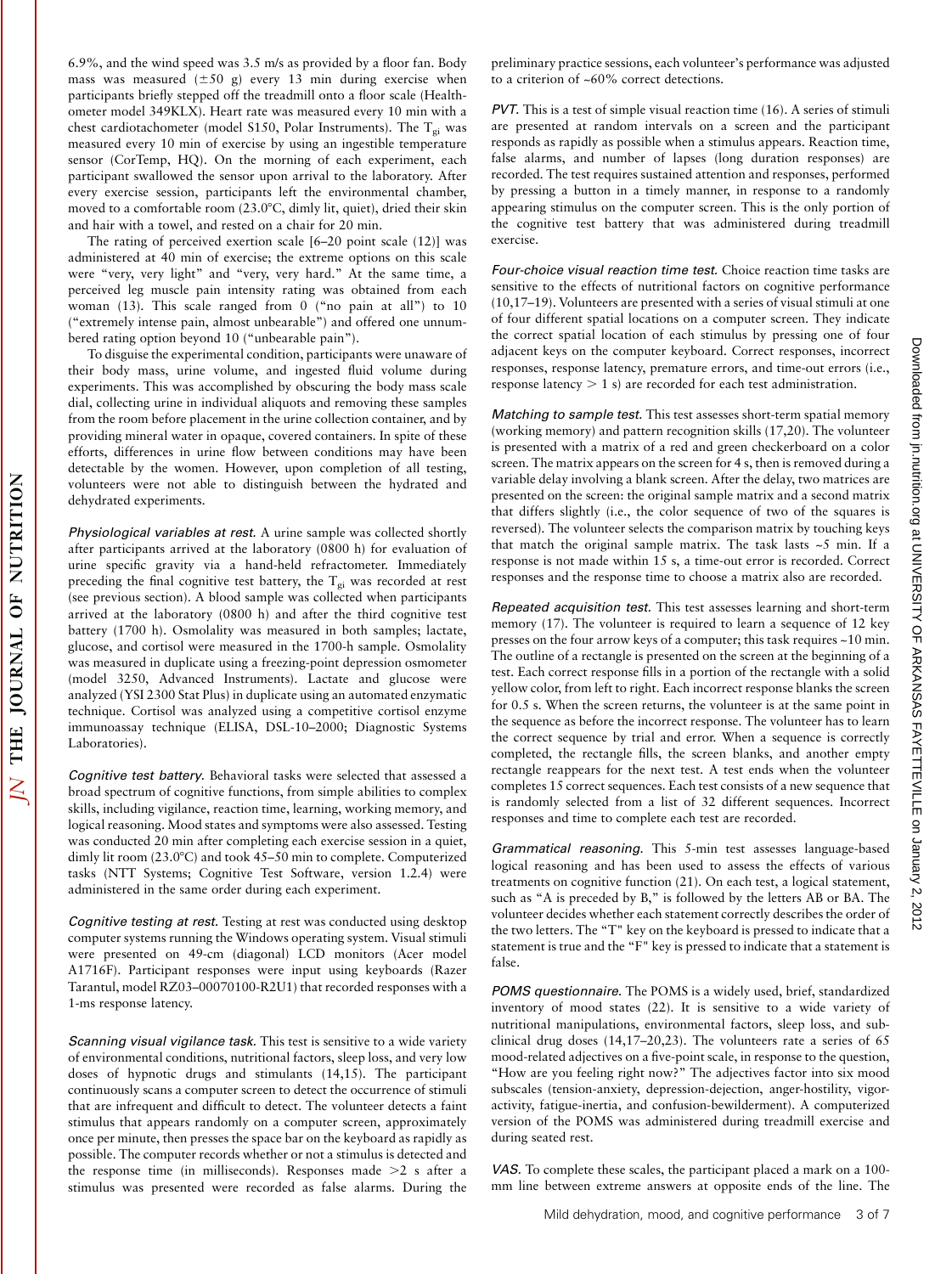extreme answers were "very strong(ly)" and "not at all strong(ly)." The questions were, "How hard was the effort required to complete these tests?," and "How hard did you have to concentrate to accomplish the tasks successfully?" Headache symptoms also were evaluated at the end of each cognitive test trial by rating the statement, "I have a headache."

Cognitive testing during exercise. In addition to cognitive testing at rest, during each treadmill walking session, three tests, the POMS, VAS, and PVT, were administered on a laptop computer (Sony, Vaio, model PCG-5G3L) placed on a stationary platform suspended in front of the participant while she walked at the required pace. Participants responded using a Razer DeathAdder mouse (model RZ01–00150100- R3M1) with a 1-ms response time.

Statistical methods. Statistical analyses were performed using IBM SPSS Statistics v19.0. Due to variability in rate and extent of dehydration over the course of the DN and DD experiments, statistical comparisons for all dependent variables were conducted only when a volunteer attained a level of dehydration  $\geq 1\%$  body mass loss. A criterion of 1% was established, because this is the lowest level of dehydration that has been suggested as capable of altering cognitive function (1,4,5).

Variability was expected, because dehydration was induced by moderate exercise in a temperate environment in the absence of hyperthermia. To determine whether levels of dehydration induced during DD trials compared to DN trials of  $\geq$ 1% body mass loss were different, a paired  $t$  test was conducted comparing the change of plasma osmolality, a standard measure of hydration status, of these conditions at the completion of testing. The increase in osmolality from the beginning to end of the test day was nearly identical in the DN (11  $\pm$  9 mOsm/kg) and DD (10  $\pm$  6 mOsm/kg; P = 0.58) trials. In addition, a CI-based equivalence test demonstrated that the small difference in percent body mass changes in DN (-1.38  $\pm$  0.20%) compared to DD (-1.37  $\pm$ 0.17%) were equivalent (<0.2%;  $P = 0.93$ ). Therefore, data from the DN and DD conditions were pooled for analysis.

Results from cognitive tests in which participants had  $\geq 1.0\%$  body mass loss were combined, regardless of whether the dehydration occurred in the DN or DD trial, and were compared using a paired samples t test to the mean of the corresponding EU tests. This procedure resulted in  $\leq$ 25 data pairs. A P value of  $\leq$ 0.05 (2-tailed) was the criterion for significance. Values in the text are means  $\pm$  SD.

## Results

NUTRITION

**OF** 

**JOURNAL** 

THE

 $\overline{\Delta}$ 

When participants reported for testing at 0800 h each day, there were no differences between treatment conditions in body mass, urine specific gravity, or self-reported sleep duration (Table 1).

For the DN and DD trials that resulted in a  $\geq$ 1% weight loss, mean body mass decreased  $(-1.36 \pm 0.16\%)$ . For the EU experiments, the fluid replacement regimen was deemed successful, because body mass declined very little  $(-0.12 \pm 1)$ 0.05%); for our test participants, this difference was equivalent to 48 mL of water in a total body water of 39.69 L (24).

Cognitive performance was for the most part not affected by mild dehydration. There were no significant changes in the scanning visual vigilance task with one exception (false alarms), PVT, four-choice reaction time test, matching to sample, repeated acquisition, and grammatical reasoning task (Table 2) at rest. The single aspect altered on the scanning visual vigilance task was false alarm errors ( $P = 0.02$ ), which slightly increased in the dehydrated condition (Table 2). During exercise on the treadmill, performance on the PVT was not affected by dehydration (Table 3).

When testing was conducted on a desktop computer at rest (i. e., quiet room that was adjacent to the environmental chamber, 23.0 $^{\circ}$ C, dimly lit), 3 of the 6 POMS subscales were adversely affected by dehydration. Participants reported increased anger-

| <b>TABLE 1</b> Morning body mass, urine specific gravity, and sleep |
|---------------------------------------------------------------------|
| status of female volunteers prior to testing in the                 |
| dehydration ( $\geq$ 1%) or the EU condition <sup>1,2</sup>         |

| Physiological<br>variables | EU                | $\geq$ 1%         | $P$ value <sup>2</sup> |  |
|----------------------------|-------------------|-------------------|------------------------|--|
| Body mass, kg              | $63.0 \pm 10.5$   | $63.4 \pm 10.5$   | 0.13                   |  |
| Urine specific gravity     | $1.014 \pm 0.009$ | $1.012 \pm 0.006$ | 0.31                   |  |
| Previous night's sleep, h  | $7.6 \pm 0.9$     | $7.7 \pm 0.5$     | 0.66                   |  |

<sup>1</sup> Values are mean  $\pm$  SD, n = 25 or 24 (sleep, due to a missing value in the EU condition). Data were analyzed using paired  $t$  tests that compared the dehydrated baseline values of each volunteer to that volunteer's EU values. DD, dehydration with diuretic treatment condition; DN, dehydration with no diuretic treatment condition; EU, euhydrated treatment condition.

<sup>2</sup> For the dehydrated conditions, DN and DD data were averaged if  $\geq$ 1% dehydration was achieved at any time point during data collection.

hostility ( $P = 0.04$ ) and fatigue-inertia ( $P = 0.003$ ) as well as a decrease in vigor-activity ( $P = 0.03$ ) (Table 2) when dehydrated. The aggregate measure of POMS ratings, the total mood disturbance score also deteriorated when women were dehydrated  $(P = 0.01)$ . The 3 VAS administered also detected adverse effects of dehydration [perceived task difficulty  $(P = 0.004)$ ; concentration ( $P = 0.01$ ); headache ( $P = 0.05$ )]. During exercise, adverse effects of dehydration on the POMS subscales and VAS also were observed ( $P \le 0.05$ ) (Table 3).

Physiological measurements revealed that post-exercise  $T_{gi}$ and heart rate were greater  $(P < 0.001)$  following mild dehydration ( $\geq$ 1%) (Table 4). Resting T<sub>gi,</sub> immediately before cognitive test administration was greater ( $P = 0.004$ ) when participants were mildly dehydrated. The change of plasma osmolality throughout the experimental day (0800 to 1750 h) also was greater during  $\geq 1\%$  than during EU (P = 0.006); however, plasma concentrations of lactate, glucose, and cortisol were similar across these experimental conditions (Table 4).

#### Discussion

When female volunteers, at rest or during exercise, were dehydrated (mean loss of 1.36% body mass), vigor, fatigue, and aggregate mood, assessed by total mood disturbance score, were adversely affected. Perception of task difficulty and headache severity increased and ability to concentrate decreased when volunteers were dehydrated compared to their own EU (control) trials, at rest, and during exercise. Performance on most aspects of cognitive function assessed, including psychomotor vigilance, reaction time, working memory, and reasoning, was not affected during mild dehydration with the exception of a small increase in visual vigilance false alarm errors.

Limited data are available on mood, cognitive performance, ability to concentrate, headache, and perception of task difficulty when volunteers are at rest or actively exercising in a mildly dehydrated state. This study demonstrates that, not only at rest but also during moderate exercise, a wide variety of adverse changes occur in slightly dehydrated, young, healthy females. These may, in theory, interfere with motivation to continue exercise or other activities. Our findings are consistent with a study conducted by Szinnai et al. (11) in which dehydration was induced by fluid restriction for 28 h, resulting in a mean dehydration level of 2.6% body mass loss. In that study, aspects of mood similar or identical to those we assessed were degraded, with tiredness increasing and alertness and perceived ability to concentrate declining. As in our study, the perceived effort necessary for task accomplishment increased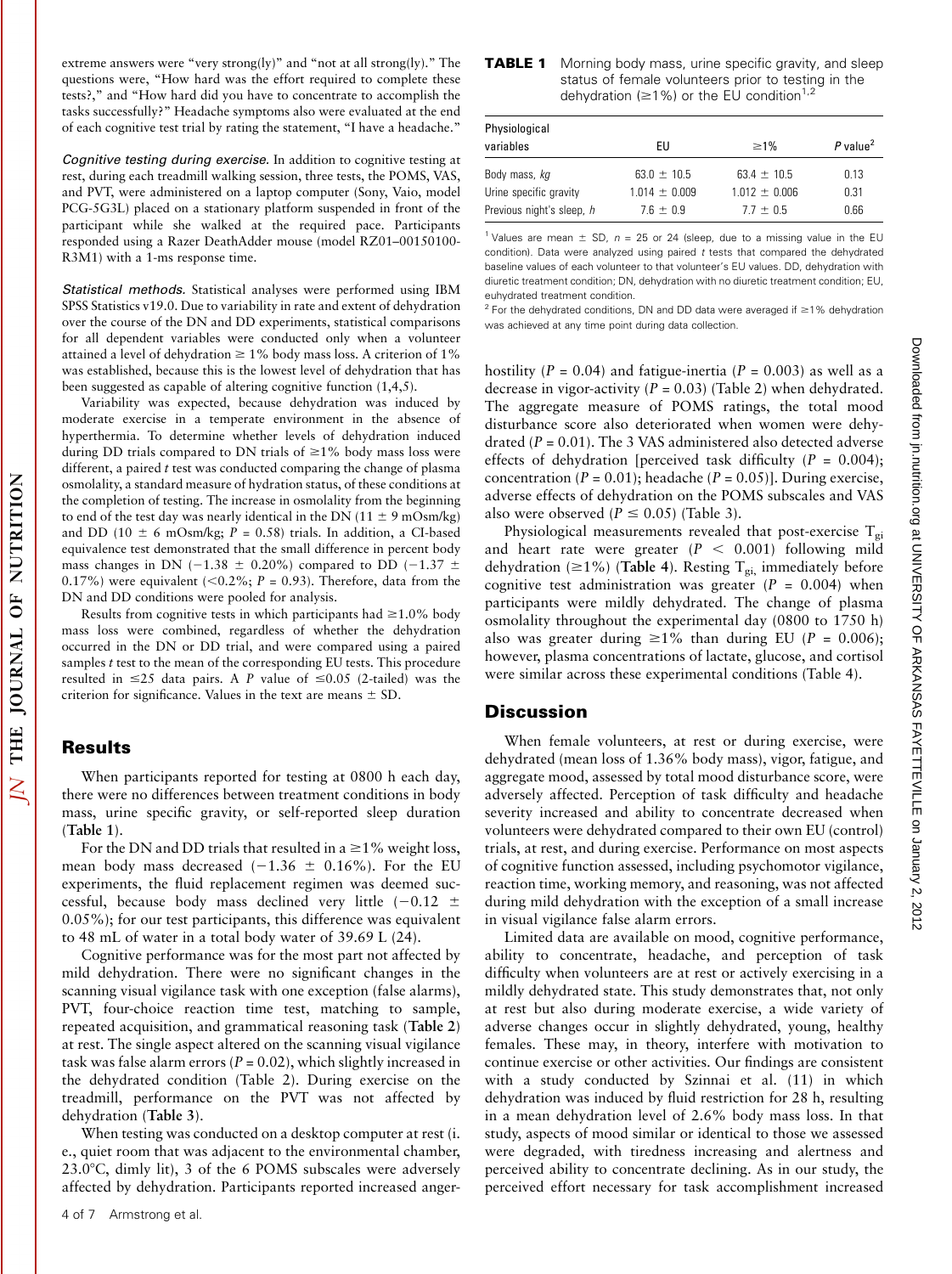| <b>TABLE 2</b> Cognitive performance, mood, and VAS ratings of |
|----------------------------------------------------------------|
| female volunteers at rest in a quiet, dimly lit room           |
| during EU and dehydrated conditions <sup>1</sup>               |

| Cognitive tests and        | EU              | $\geq$ 1%       | $P$ value <sup>2</sup> |
|----------------------------|-----------------|-----------------|------------------------|
| their components           |                 |                 |                        |
| Scanning visual vigilance  |                 |                 |                        |
| Correct responses, n       | $16.9 \pm 4.4$  | $16.5 \pm 3.9$  | 0.66                   |
| Reaction time, s           | $0.96 \pm 0.20$ | $1.00 \pm 0.18$ | 0.31                   |
| False alarms. n            | $2.6 \pm 1.9$   | $3.5 \pm 2.9$   | 0.02                   |
| Psychomotor vigilance test |                 |                 |                        |
| Correct hits, n            | $71.1 \pm 2.0$  | $70.8 \pm 1.5$  | 0.51                   |
| Premature errors. n        | $1.5 \pm 1.1$   | $1.3 \pm 0.8$   | 0.49                   |
| Reaction time, s           | $0.33 \pm 0.05$ | $0.33 \pm 0.03$ | 0.74                   |
| Four-choice reaction time  |                 |                 |                        |
| Reaction time, s           | $0.36 \pm 0.05$ | $0.36 \pm 0.04$ | 0.94                   |
| Incorrect responses, n     | $3.6 \pm 3.7$   | $3.2 \pm 4.1$   | 0.42                   |
| Time-out errors. n         | $0.10 \pm 0.20$ | $0.24 \pm 0.56$ | 0.24                   |
| Matching to sample         |                 |                 |                        |
| Correct responses, n       | $8.2 \pm 1.7$   | $8.0 \pm 1.3$   | 0.57                   |
| Time-out errors, n         | $0.39 \pm 0.61$ | $0.61 \pm 0.59$ | 0.16                   |
| Reaction time, s           | $3.9 \pm 1.0$   | $3.7 \pm 0.9$   | 0.40                   |
| Repeated acquisition       |                 |                 |                        |
| Incorrect responses, n     | $19.1 \pm 4.6$  | $19.0 \pm 3.8$  | 0.90                   |
| Time to complete, s        | $12.7 \pm 3.8$  | $12.0 \pm 3.9$  | 0.23                   |
| Grammatical reasoning      |                 |                 |                        |
| Correct responses, n       | $29.8 \pm 2.2$  | $29.5 \pm 1.5$  | 0.44                   |
| Incorrect responses, n     | $2.2 \pm 2.2$   | $2.5 \pm 1.5$   | 0.45                   |
| No response, n             | $0.04 \pm 0.20$ | $0.05 \pm 0.20$ | 0.33                   |
| Reaction time, s           | $2.5 \pm 0.8$   | $2.6 \pm 0.9$   | 0.45                   |
| <b>POMS</b>                |                 |                 |                        |
| Tension-anxiety            | $9.3 \pm 3.5$   | $10.4 \pm 2.8$  | 0.14                   |
| Depression-dejection       | $17.7 \pm 3.7$  | $18.7 \pm 4.5$  | 0.33                   |
| Anger-hostility            | $14.5 \pm 3.3$  | $15.6 \pm 3.1$  | 0.04                   |
| Vigor-activity             | $-16.1 \pm 4.7$ | $-14.2 \pm 2.4$ | 0.03                   |
| Fatique-inertia            | $14.6 \pm 3.1$  | $17.1 \pm 2.5$  | 0.003                  |
| Confusion-bewilderment     | $6.7 \pm 2.6$   | $7.7 \pm 1.7$   | 0.06                   |
| Total mood disturbance     | $46.6 \pm 15.4$ | $55.4 \pm 15.1$ | 0.01                   |
| VAS                        |                 |                 |                        |
| Task difficulty            | $1.9 \pm 1.4$   | $3.0 \pm 1.5$   | 0.004                  |
| Concentration              | $2.9 \pm 2.1$   | $4.2 \pm 1.6$   | 0.01                   |
| Headache                   | $1.1 \pm 1.8$   | $2.3 \pm 2.2$   | 0.05                   |

<sup>1</sup> Values are means  $\pm$  SD, n = 25 comparisons. The number of women dehydrated  $\geq$ 1% in DN after exercise bout 1 was n = 2, after exercise bout 2 was n = 14, and after exercise bout 3 was  $n = 24$ . In DD, no women were  $\geq 1\%$  dehydrated after exercise bout 1; 8 women were dehydrated  $\geq$ 1% after exercise bout 2, and 23 women were dehydrated  $\geq$ 1% after exercise bout 3. DD, dehydration with diuretic treatment condition; DN, dehydration with no diuretic treatment condition; EU, euhydrated treatment condition; POMS, Profile of Mood States; VAS, visual analogue scale.

 $2$  P values result from paired t tests comparing EU trials to the corresponding mean of DN (exercise-induced dehydration with no diuretic) and DD (exercise-induced dehydration plus diuretic) trials achieving dehydration of  $\geq$ 1%.

with dehydration. Cognitive performance was not affected in that study, although some sex differences in performance were noted (11). In addition to Szinnai et al. (11), other studies have not found substantial changes in cognitive performance at dehydration levels  $\langle 2\% \rangle$  body mass loss including one we conducted in men (25,26). Our study demonstrates that a wide variety of mood states and symptoms are adversely affected at dehydration of 1.36% body mass loss, which is substantially less than the 2.6% induced by Szinnai et al. (11). In addition, we detected adverse effects in  $\leq 8$  h and these effects were present when individuals were both exercising and resting.

#### **TABLE 3** Vigilance, mood, perceptions of performance and symptoms reported during treadmill walking in female volunteers during EU and dehydrated conditions $1,2$

| Cognitive tests and        |                 |                 |                        |
|----------------------------|-----------------|-----------------|------------------------|
| their components           | EU              | $\geq$ 1%       | $P$ value <sup>3</sup> |
| Psychomotor vigilance test |                 |                 |                        |
| Correct hits, n            | $72.1 \pm 1.4$  | $72.0 \pm 1.8$  | 0.73                   |
| Premature errors, n        | $2.3 \pm 1.9$   | $2.8 \pm 2.3$   | 0.40                   |
| Reaction time, s           | $0.29 \pm 0.03$ | $0.29 \pm 0.03$ | 0.88                   |
| <b>POMS</b>                |                 |                 |                        |
| Tension-anxiety            | $9.8 \pm 3.3$   | $11.2 \pm 3.8$  | 0.075                  |
| Depression-dejection       | $18.5 \pm 4.4$  | $19.9 \pm 5.7$  | 0.21                   |
| Anger-hostility            | $15.0 \pm 4.4$  | $16.4 \pm 5.0$  | 0.23                   |
| Vigor-activity             | $-19.3 \pm 5.5$ | $-17.4 \pm 3.7$ | 0.04                   |
| Fatigue-inertia            | $13.3 \pm 3.3$  | $16.0 \pm 4.9$  | 0.003                  |
| Confusion-bewilderment     | $6.4 \pm 2.2$   | $7.5 \pm 2.0$   | 0.05                   |
| Total mood disturbance     | $43.7 \pm 19.0$ | $53.5 \pm 20.8$ | 0.04                   |
| <b>VAS</b>                 |                 |                 |                        |
| Task difficulty            | $1.9 \pm 1.8$   | $2.8 \pm 1.7$   | 0.03                   |
| Concentration              | $2.4 \pm 2.1$   | $3.6 \pm 1.8$   | 0.02                   |
| Headache                   | $1.1 \pm 1.7$   | $2.2 \pm 2.1$   | 0.03                   |
| <b>RPF</b>                 | $11.0 \pm 2.0$  | $11.3 \pm 2.0$  | 0.24                   |
| Pain rating                | $1.3 \pm 1.1$   | $1.4 \pm 1.0$   | 0.25                   |

<sup>1</sup> Values are means  $\pm$  SD, n = 25 comparisons. The number of women dehydrated  $\geq$ 1% in DN after exercise bout 1 was n = 2, after exercise bout 2 was n = 14, and after exercise bout 3 was  $n = 24$ . In DD, no women were  $\geq 1\%$  dehydrated after exercise bout 1; 8 women were dehydrated  $\geq$ 1% after exercise bout 2, and 23 women were dehydrated  $\geq$ 1% after exercise bout 3. DD, dehydration with diuretic treatment condition; DN, dehydration with no diuretic treatment condition; EU, euhydrated treatment condition; POMS, Profile of Mood States; PVT, psychomotor vigilance task; RPE, rating of perceived exertion; VAS, visual analogue scale.

 $2$  PVT and POMS data were recorded on a notebook computer mounted on a stationary platform that was suspended in front of the participant during treadmill walking.

 $3$  P values resulted from paired t tests comparing EU trials to the corresponding mean of DN and DD trials achieving dehydration of  $\geq$ 1%.

Information-processing when dehydrated during simulated sporting events has also been investigated with similar findings (6–8). During such events, dehydration ( $-1$  to  $-4\%$  body mass) impairs mood, choice reaction time, and vigilance. Although these studies assessed effects of mild-to-moderate dehydration on cognitive performance during simulated sporting events, they did not determine which aspects of cognitive performance are most affected, nor did they assess perceived effort or symptoms of dehydration.

The physiological mechanism(s) responsible for deterioration of mood and related factors due to dehydration is not known. Hypothalamic neurons detect dehydration (27) and may signal higher-order cortical brain regions regulating mood when initial physiological indicators of dehydration appear, resulting in adverse mood and symptoms. In humans, dehydration induced by thermal stress in the same range as this study modified frontoparietal blood oxygen level-dependent response assessed by functional MRI without affecting cognitive performance (26). Given the critical physiological importance of maintaining hydration, adverse changes in mood and related perceptions may serve as a signal that evolved to alert humans before more severe consequences occur, such as degradation in performance. Once cognitive or physical performance is degraded, survival may be affected, because the ability to find water or respond to threats is diminished.

JOURNAL OF NUTRITION

THE

 $\overline{\mathsf{N}}$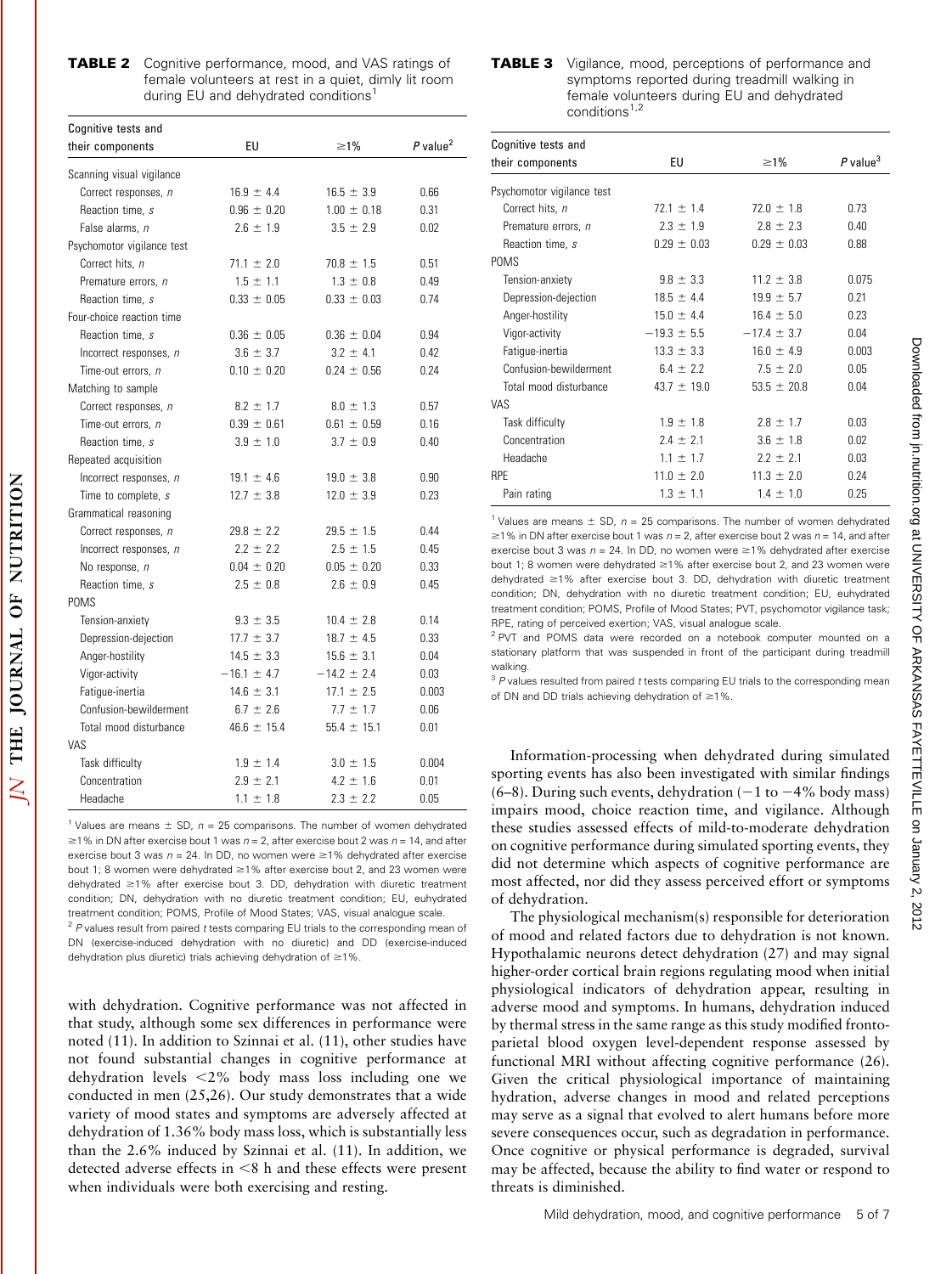#### **TABLE 4**  $T_{gi}$ , heart rate, and plasma constituents in female volunteers at the end of each experimental session while at rest

| Physiological                                          |                |                                  |                        |
|--------------------------------------------------------|----------------|----------------------------------|------------------------|
| measurements                                           | EU             | $\geq$ 1%                        | $P$ value <sup>2</sup> |
| Postexercise $T_{\text{ni}}^3$ °C                      | $37.8 \pm 0.3$ | $381 + 02$                       | < 0.001                |
| Postexercise heart rate, <sup>3</sup> bpm              | $152 \pm 15$   | $161 + 15$                       | < 0.001                |
| Resting $T_{\text{qi}}^4$ °C                           | $378 + 04$     | $381 + 04$                       | 0.004                  |
| Resting plasma osmolality change, <sup>5</sup> mOsm/kg | $3.5 \pm 7.9$  | $10.1 \pm 6.1$                   | 0.006                  |
| Resting plasma lactate, <sup>5</sup> mmol/L            | $15 + 09$      | $12 + 05$                        | 0.12                   |
| Resting plasma glucose, <sup>5</sup> mmol/L            | $48 + 04$      | $49 + 03$                        | 0.15                   |
| Resting plasma cortisol, <sup>5</sup> nmol/L           |                | $92.7 \pm 43.9$ 105.4 $\pm$ 39.2 | 0.11                   |

<sup>1</sup> Values are means  $\pm$  SD, n = 25 (resting and postexercise T<sub>gi</sub>), 24 (heart rate, lactate, glucose, and cortisol, due to inability to complete a venipuncture), or 22 (osmolality, due to equipment malfunction). DD, dehydration with diuretic treatment condition; DN, dehydration with no diuretic treatment condition; EU, euhydrated treatment condition; Tgi, gastrointestinal temperature.

 $2$  Paired t tests compared EU trials to the corresponding mean of DN and DD trials achieving dehydration of  $>1\%$ .

 $3$  At the end of the third 40-min exercise bout (27.6 $^{\circ}$ C air temperature).

NUTRITION

**OF** 

**JOURNAL** 

THE

 $\overline{\Delta}$ 

 $4$  At rest, immediately before cognitive test administration (23.0 $^{\circ}$ C air temperature).

 $5$  At rest, immediately after cognitive test administration (23.0 $^{\circ}$ C air temperature).

This study has a number of practical implications. Although cognitive performance was not substantially impaired in healthy, young females who were mildly dehydrated, key mood states including vigor, fatigue, perception of task difficulty, concentration, and headache were adversely affected by a small change in hydration. All these adverse effects were present during rest and moderate exercise. Therefore, at least in females, maintenance of optimal hydration is essential to ensure optimal mood and reduce symptoms, both at rest and during moderate exercise. Healthy females may lose only 1.36% of body mass during daily activities if they are not actively and regularly hydrating or are participating in exercise or sports, especially in a warm or hot environment (28,29). Females may also be more readily affected by modest levels of dehydration during phases of the menstrual cycle that disrupt fluid balance and alter mood (30,31). Changes in mood associated with premenstrual syndrome may be influenced by fluid shifts and the present data support this hypothesis (32). In addition, individuals at risk of dehydration due to age, infirmity, or medical conditions associated with dehydration such as diabetes may experience adverse moods, increased perception of effort, and headache when minimally dehydrated (33–35).

The findings of the present investigation are unlikely to result from confounding factors, such as an expectation of adverse effects of dehydration by volunteers or duration of exposure to exercise and stress, because these were carefully controlled. Procedures were implemented to ensure that volunteers and investigators were unaware of each test condition, including an active dehydrating drug treatment and placebo, as well as administration of a small volume of mineral water in all experiments. During a poststudy interview, volunteers could not identify test conditions. The within-participant design compared a woman's dehydrated behavioral data to her own hydrated experiment and controlled for the confounding effects of exercise duration or time of day. The effectiveness of the experimental manipulations to induce dehydration was confirmed by substantial increases in plasma osmolality during dehydration (Table 4). Osmolality is a widely used physiological marker of hydration state in research studies and clinical settings (28,36). However, other physiological changes due to mild

dehydration ( $T_{gi}$  change of 0.3°C, heart rate change of 9 bpm) (Table 4) were minimal, making it unlikely that these factors affected mood (37).

In conclusion, this study demonstrates that, in healthy young women, mild levels of dehydration result in adverse changes in key mood states such as vigor and fatigue as well as increased headaches and difficulty concentrating, without substantially altering key aspects of cognitive performance. Future studies should determine the level of dehydration (i.e.,  $>1.36\%$  mass loss) at which cognitive performance initially is degraded in females and which aspects of cognition are most readily affected. We also recommend that the effects of dehydration on cognition be examined in young men and at-risk populations such as children, elderly individuals, and those with diabetes or stroke, because those medical conditions can result in dehydration (33– 35,38).

## Acknowledgments

The authors thank Dr. Matthew Kramer and Christina E. Carvey for statistical assistance and Lauren A. Thompson for technical assistance with manuscript revision and submission. L.E.A., D.J.C., L.J., L.L.B., E.C., and H.R.L. designed research; L.E.A., M.S.G., D.J.C., E.C.L., B.P.M., and J.F.K. conducted research; L.E.A., M.S.G., E.C.L., and H.R.L. analyzed data; and L.E.A., M.S.G., and H.R.L. wrote the manuscript and had primary responsibility for its final content. All authors read and approved the final manuscript.

## Literature Cited

- 1. Lieberman HR. Hydration and cognition: a critical review and recommendations for future research. J Am Coll Nutr. 2007;26:S555– 61.
- 2. Maughan RJ. Impact of mild dehydration on wellness and on exercise performance. Eur J Clin Nutr. 2003;57:S19–23.
- 3. Wilson MM, Morley JE. Impaired cognitive function and mental performance in mild dehydration. Eur J Clin Nutr. 2003;57:S24–9.
- 4. Gopinathan PM, Pichan G, Sharma VM. Role of dehydration in heat stress-induced variations in mental performance. Arch Environ Health. 1988;43:15–7.
- 5. Sharma VM, Sridharan K, Pichan G, Panwar MR. Influence of heatstress induced dehydration on mental functions. Ergonomics. 1986;29:791–9.
- 6. D'anci KE, Vibhakar A, Kanter JH, Mahoney CR, Taylor HA. Voluntary dehydration and cognitive performance in trained college athletes. Percept Mot Skills. 2009;109:251–69.
- 7. Dougherty KA, Baker LB, Chow M, Kenney WL. Two percent dehydration impairs and six percent carbohydrate drink improves boys basketball skills. Med Sci Sports Exerc. 2006;38:1650–8.
- 8. Baker LB, Conroy DE, Kenney WL. Dehydration impairs vigilancerelated attention in male basketball players. Med Sci Sports Exerc. 2007;39:976–83.
- 9. Balkin TJ, Bliese PD, Belenky G, Sing H, Thorne DR, Thomas M, Redmond DP, Russo M, Wesensten NJ. Comparative utility of instruments for monitoring sleepiness-related performance decrements in the operational environment. J Sleep Res. 2004;13:219–27.
- 10. Lieberman HR, Bathalon GP, Falco CM, Kramer FM, Morgan CA III, Niro P. Severe decrements in cognition function and mood induced by sleep loss, heat, dehydration, and undernutrition during simulated combat. Biol Psychiatry. 2005;57:422–9.
- 11. Szinnai G, Schachinger H, Arnaud MJ, Linder L, Keller U. Effect of water deprivation on cognitive-motor performance in healthy men and women. Am J Physiol Regul Integr Comp Physiol. 2005;289:R275–80.
- 12. Borg G. Perceived exertion as an indicator of somatic stress. Scand J Rehabil Med. 1970;2:92–8.
- 13. Cook DB, OConnor PJ, Eubanks SA, Smith JC, Lee M. Naturally occurring muscle pain during exercise: assessment and experimental evidence. Med Sci Sports Exerc. 1997;29:999–1012.